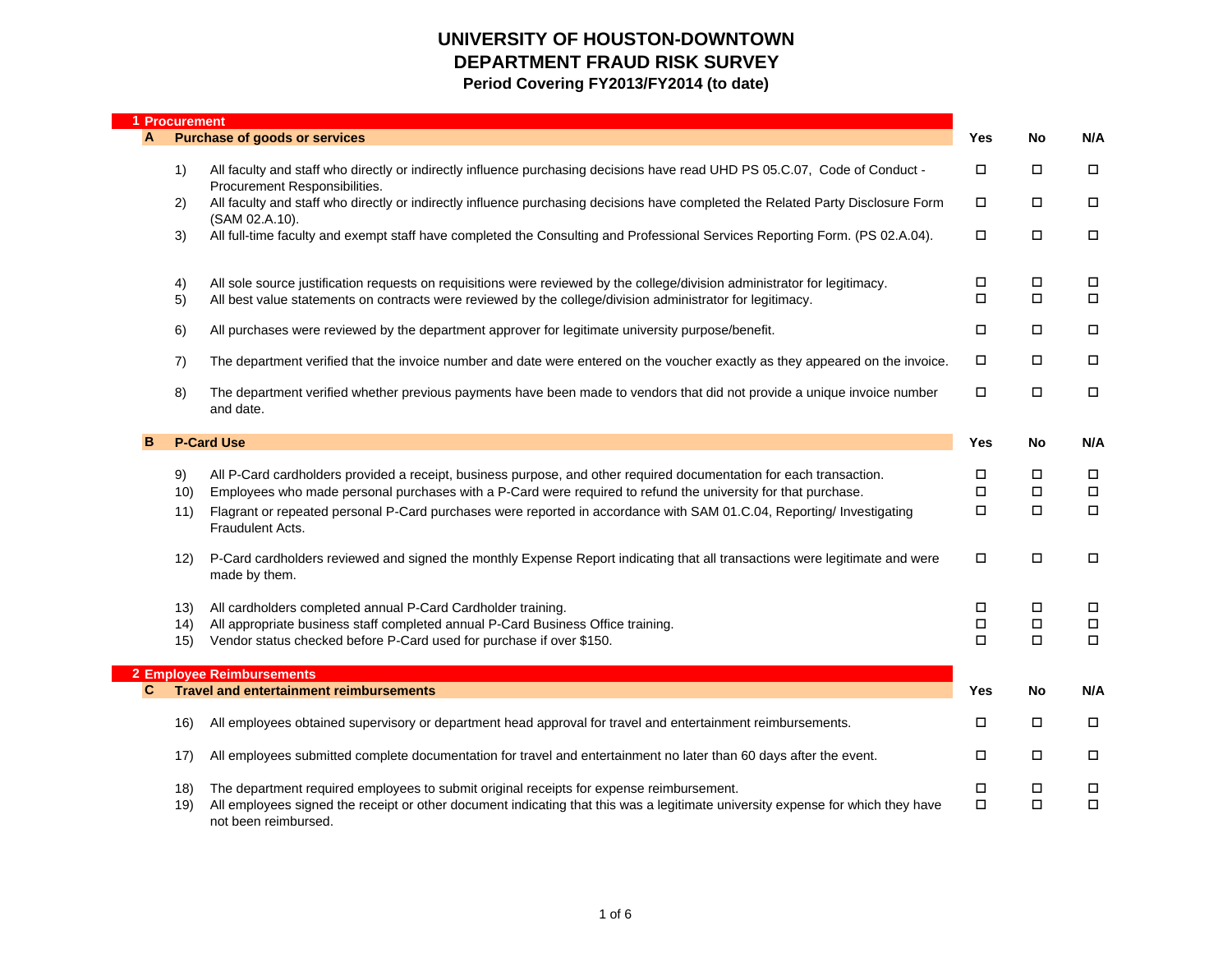|   | 20) | The employee's supervisor signed all receipts or other documents indicating approval for employee reimbursements.                                                               | П      | $\Box$ | $\Box$ |
|---|-----|---------------------------------------------------------------------------------------------------------------------------------------------------------------------------------|--------|--------|--------|
|   |     | <b>3 Cash Advances</b>                                                                                                                                                          |        |        |        |
| D |     | <b>Travel advances</b>                                                                                                                                                          | Yes    | No     | N/A    |
|   | 21) | Any Specially approved travel advances were closed out (i.e., all use of funds accounted for and any excess funds returned)<br>within 15 days of the end of the trip.           | П      | □      | $\Box$ |
|   |     | <b>4 Computer Security</b>                                                                                                                                                      |        |        |        |
| Е |     | <b>Computer use</b>                                                                                                                                                             | Yes    | No     | N/A    |
|   | 22) | The department took appropriate corrective action (e.g., purchased software license or removed software) for any improperly<br>installed or unlicensed software discovered.     | П      | $\Box$ | $\Box$ |
|   | 23) | All department employees read the IT Security Policies /PS 08.A.04.                                                                                                             | П      | $\Box$ | $\Box$ |
|   |     | <b>5 Sponsored Projects</b>                                                                                                                                                     |        |        |        |
|   |     | <b>Grant administration</b>                                                                                                                                                     | Yes    | No     | N/A    |
|   |     |                                                                                                                                                                                 |        |        |        |
|   | 24) | All employees who approve grant expenditures completed required Research Division training.                                                                                     | □      | $\Box$ | $\Box$ |
|   | 25) | All academic staff who work on a sponsored project completed an Annual Certification of Compliance in accordance with the<br>Policy on Conflict of Interest for Academic Staff. | $\Box$ | $\Box$ | $\Box$ |
|   |     | <b>6 Service Center, Auxiliaries and Continuing Ed</b>                                                                                                                          |        |        |        |
| G |     | <b>Sales activity</b>                                                                                                                                                           | Yes    | No     | N/A    |
|   | 26) | The unit only issued pre-numbered, cash register, or computer-generated sales receipts.                                                                                         | П      | П      | $\Box$ |
|   | 27) | The unit accounted for all receipts (cash register and computer-generated receipts are accounted for automatically).                                                            | П      | $\Box$ | $\Box$ |
|   | 28) | All cash sales were reconciled to cash receipts and all credit card sales to credit card receipts.                                                                              | $\Box$ | $\Box$ | $\Box$ |
|   | 29) | The unit retained receipts for all refunds issued.                                                                                                                              | П      | $\Box$ | $\Box$ |
|   | 30) | Refunds required management approval.                                                                                                                                           | $\Box$ | $\Box$ | $\Box$ |
|   | 31) | The department maintained tight security over any paper and/or computer files with credit card information to prevent<br>unauthorized access to this information.               | $\Box$ | $\Box$ | $\Box$ |
|   | 32) | All employees with access to credit card information completed annual Credit Card Data Security training.                                                                       | П      | $\Box$ | $\Box$ |
|   | 33) | All employees involved in processing credit card payments completed annual Credit Card Processing training.                                                                     | $\Box$ | $\Box$ | $\Box$ |
|   | 34) | All employees involved in creating or approving credit card journals completed annual Credit Card Accounting training.                                                          | П      | $\Box$ | $\Box$ |
|   | 35) | The department kept inventory held for resale in a secure location.                                                                                                             | $\Box$ | □      | $\Box$ |
|   | 36) | The unit maintained a perpetual inventory system for its resale inventory that it reconciled to the physical inventory at least once                                            | $\Box$ | $\Box$ | $\Box$ |
|   | 37) | a year.<br>The physical inventory of items held for resale were conducted by someone who was not responsible for the inventory, in<br>addition to the inventory custodian.      | $\Box$ | $\Box$ | $\Box$ |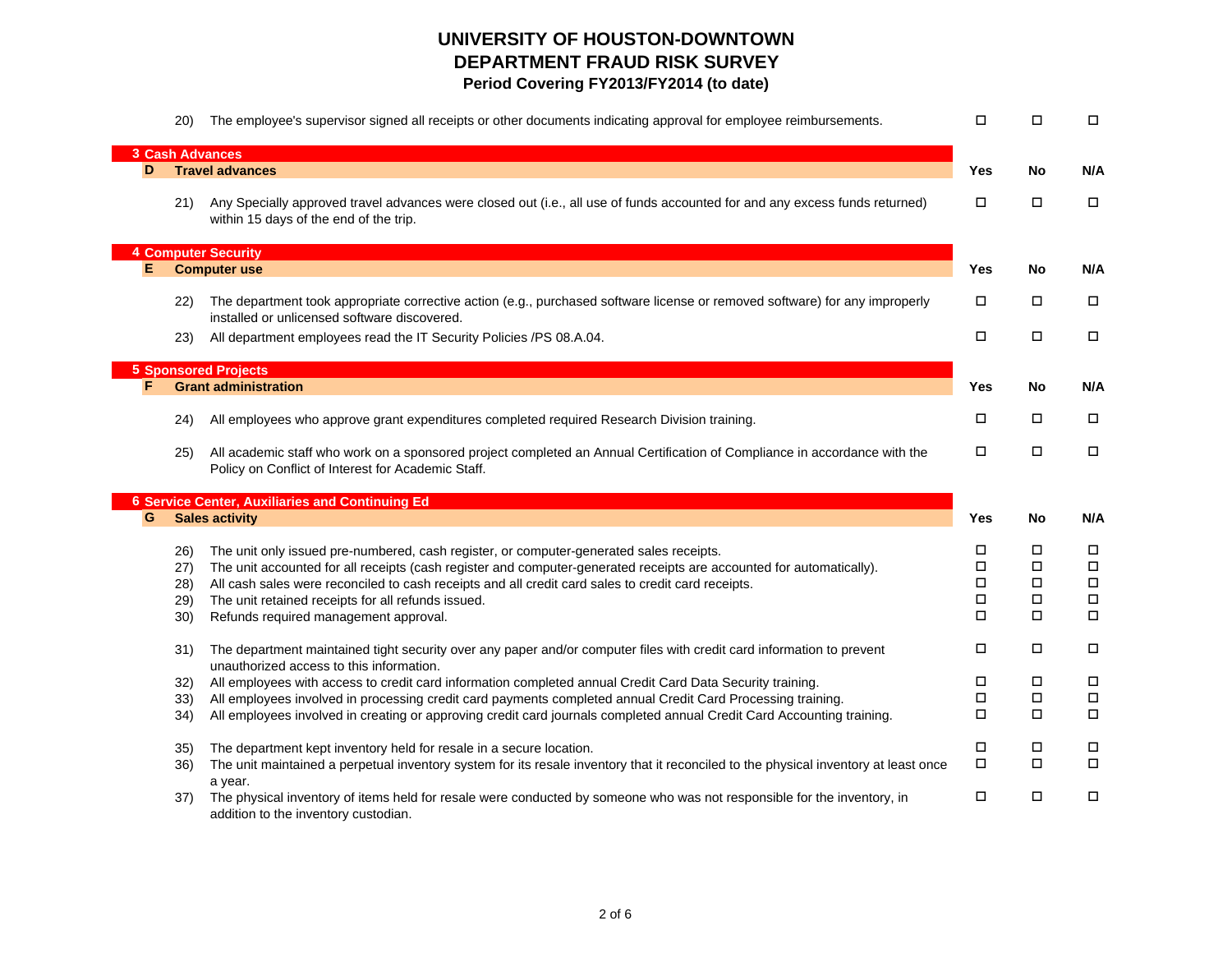|   | 38)                    | The department reconciled the accounts receivable balance on its cost center with its own accounts receivable listed at least                                                                                                                      | □                | □                | $\Box$           |
|---|------------------------|----------------------------------------------------------------------------------------------------------------------------------------------------------------------------------------------------------------------------------------------------|------------------|------------------|------------------|
|   | 39)<br>40)             | once a month.<br>The department had procedures in place for collecting past due receivables.<br>All accounts receivable write-off requests submitted to General Accounting included documentation of the steps taken to recover<br>the receivable. | $\Box$<br>$\Box$ | П<br>$\Box$      | $\Box$<br>$\Box$ |
|   | <b>7 Cash Handling</b> |                                                                                                                                                                                                                                                    |                  |                  |                  |
| н |                        | Petty cash fund                                                                                                                                                                                                                                    | Yes              | No               | N/A              |
|   | 41)                    | All petty cash funds were maintained in a secure location when not in use.                                                                                                                                                                         | $\Box$           | П                | $\Box$           |
|   | 42)<br>43)             | Original receipts were required for petty cash reimbursement.<br>All petty cash fund custodians completed annual Petty Cash and Change Fund Custodian and Cash Handler appointment<br>forms.                                                       | □<br>$\Box$      | $\Box$<br>$\Box$ | $\Box$<br>$\Box$ |
|   |                        | <b>Change fund</b>                                                                                                                                                                                                                                 | Yes              | No               | N/A              |
|   | 44)                    | All change funds were maintained in a secure location when not in use.                                                                                                                                                                             | Ц                | Ц                | $\Box$           |
|   | 45)                    | Overage and shortage were calculated each day change fund was in use and reported on Overage/Shortage Report.                                                                                                                                      | $\Box$           | $\Box$           | $\Box$           |
|   | 46)                    | All petty cash fund custodians completed annual Petty Cash and Change Fund Custodian and Cash Handler appointment<br>forms.                                                                                                                        | $\Box$           | $\Box$           | $\Box$           |
|   |                        | <b>Cash deposits</b>                                                                                                                                                                                                                               | Yes              | No               | N/A              |
|   | 47)                    | All checks received by the department were made payable to the University of Houston-Downtown.                                                                                                                                                     | П                | П                | $\Box$           |
|   | 48)                    | All checks received by the department were restrictively endorsed upon receipt with "For Deposit Only" followed by the                                                                                                                             | □                | □                | $\Box$           |
|   |                        | department name and/or cost center.                                                                                                                                                                                                                |                  |                  |                  |
|   | 49)                    | All cash for deposit was secured in a safe, locked drawer, or file cabinet until deposited.                                                                                                                                                        | П                | П                | $\Box$           |
|   | 50)                    | Two people verified the amount of cash to be deposited matched the deposit slip.                                                                                                                                                                   | $\Box$           | $\Box$           | $\Box$           |
|   | 51)                    | Cash deposits less than \$100 were deposited within 5 business days and deposits of \$100 or more deposited within 1 business<br>day of receipt.                                                                                                   | □                | $\Box$           | $\Box$           |
|   | 8 HR/Payroll           |                                                                                                                                                                                                                                                    |                  |                  |                  |
|   |                        | <b>Payroll processing procedures</b>                                                                                                                                                                                                               | Yes              | No               | N/A              |
|   | 52)                    | All Personal Action Requests (PARs) in the department were prepared by one person and approved by another.                                                                                                                                         | П                | П                | $\Box$           |
|   | 53)                    | Trial and final payroll registers were reconciled to timesheets.                                                                                                                                                                                   | $\Box$           | □                | $\Box$           |
|   | 54)                    | The department reviewed payroll reports on a monthly basis.                                                                                                                                                                                        | □                | $\Box$           | $\Box$           |
|   |                        | Leave requests were submitted to supervisors for approval before scheduled leave and immediately after unscheduled leave.                                                                                                                          | $\Box$           | □                | $\Box$           |
|   | 55)                    |                                                                                                                                                                                                                                                    |                  |                  |                  |
|   | 56)                    | The department had a process in place to verify that employees were claiming the correct amount of leave.                                                                                                                                          | □                | □                | $\Box$           |
|   | 57)                    | Unclaimed pay checks were kept in a safe, locked drawer, or file cabinet.                                                                                                                                                                          | П                | П                | $\Box$           |

 $\mathbb{R}^n$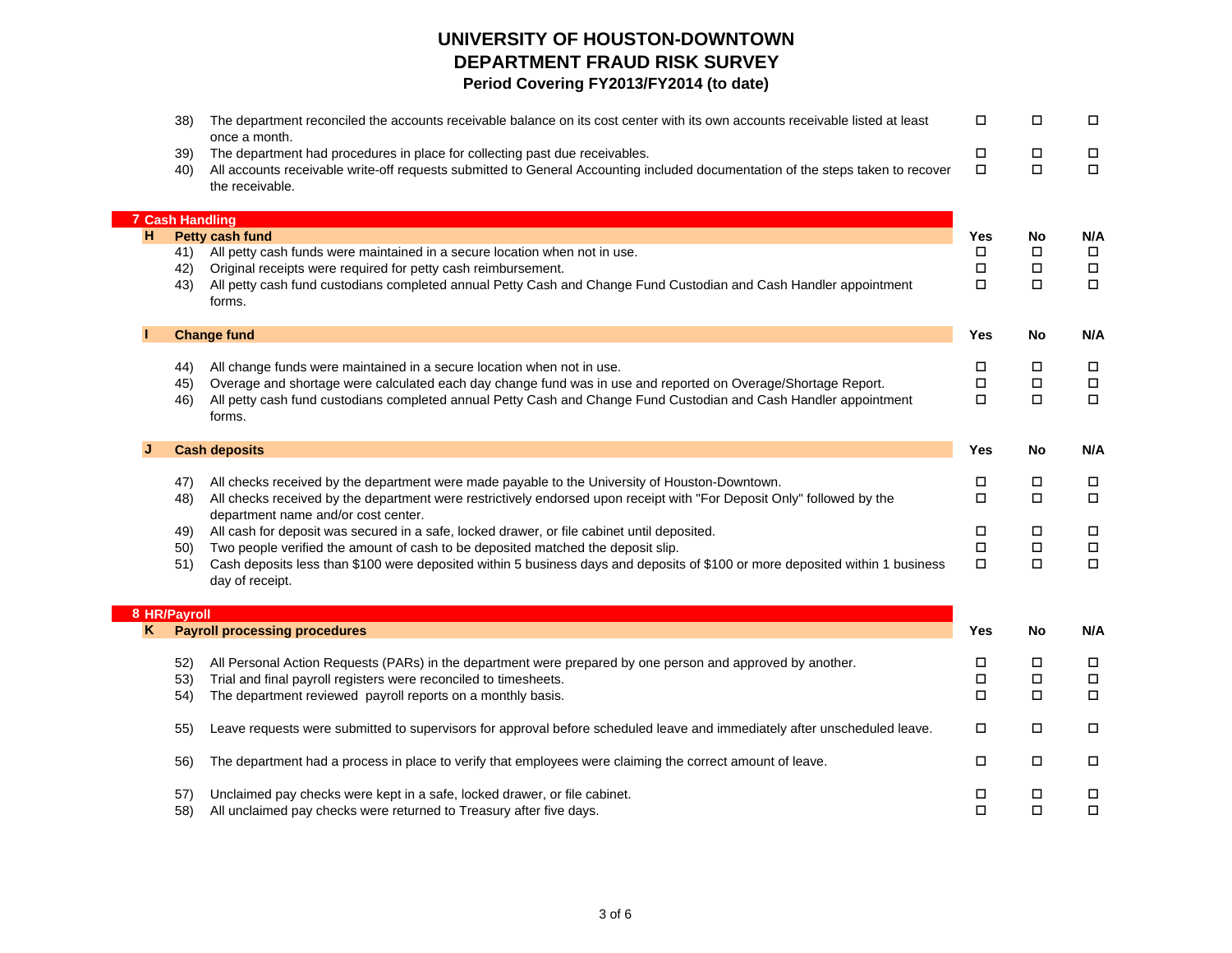|              | Employees obtained pre-approval from their supervisor for overtime.<br>59)                                                                                               | □           | $\Box$           | $\Box$           |
|--------------|--------------------------------------------------------------------------------------------------------------------------------------------------------------------------|-------------|------------------|------------------|
|              | <b>Department personnel files</b>                                                                                                                                        | Yes         | No               | N/A              |
|              | Department copies of personnel records, including timesheets and PARs, were kept in a locked room or file cabinet.<br>60)                                                | □           | $\Box$           | $\Box$           |
| м            | <b>Hiring practices</b>                                                                                                                                                  | Yes         | No               | N/A              |
|              | References were checked, credentials verified, and security checks completed for final candidates.<br>61)                                                                | □           | $\Box$           | $\Box$           |
|              | 9 Scholarships                                                                                                                                                           |             |                  |                  |
| N            | <b>Scholarships administered by department</b>                                                                                                                           | Yes         | No               | N/A              |
|              | Members of the selection committee removed themselves from the selection process if they had any relation or affiliation to any<br>62)<br>of the scholarship candidates. | □           | $\Box$           | $\Box$           |
|              | The department had procedures to ensure that scholarships were awarded in accordance with donor requirements.<br>63)                                                     | $\Box$      | $\Box$           | $\Box$           |
|              | <b>10 Fixed Assets</b>                                                                                                                                                   |             |                  |                  |
| $\mathbf{o}$ | <b>Fixed asset security</b>                                                                                                                                              | Yes         | No               | N/A              |
|              | A property tag was affixed to all capital and controlled assets.<br>64)<br>Valuable assets were kept in a secure location.<br>65)                                        | □<br>$\Box$ | $\Box$<br>$\Box$ | $\Box$<br>$\Box$ |
|              | Missing assets were reported immediately to the property custodian.<br>66)                                                                                               | $\Box$      | $\Box$           | $\Box$           |
|              | All salvaged assets were either transferred to Property Management or physically inspected by the property custodian before<br>67)<br>being classified as salvaged.      | □           | □                | $\Box$           |
|              | All transfers of assets were acknowledged in writing by the recipient.<br>68)                                                                                            | □           | □                | $\Box$           |
|              | An Off-Campus form was completed before any university asset was taken off-campus.<br>69)                                                                                | □           | $\Box$           | $\Box$           |
|              | Off-Campus forms were renewed at the beginning of the fiscal year for off-campus assets.<br>70)                                                                          | О           | $\Box$           | $\Box$           |
|              | <b>11 Student Records</b>                                                                                                                                                |             |                  |                  |
| P            | <b>Security of student information</b>                                                                                                                                   | Yes         | No               | N/A              |
|              | Department copies of student records, including transcripts, schedules, and grades, were kept in a locked room or file cabinet.<br>71)                                   | □           | $\Box$           | $\Box$           |
|              | Student system access was limited to those individuals who needed it to fulfill their work-related responsibility.<br>72)                                                | □           | $\Box$           | $\Box$           |
|              | <b>12 Accounting</b>                                                                                                                                                     |             |                  |                  |
| Q            | Cost center and account assignment                                                                                                                                       | Yes         | No               | N/A              |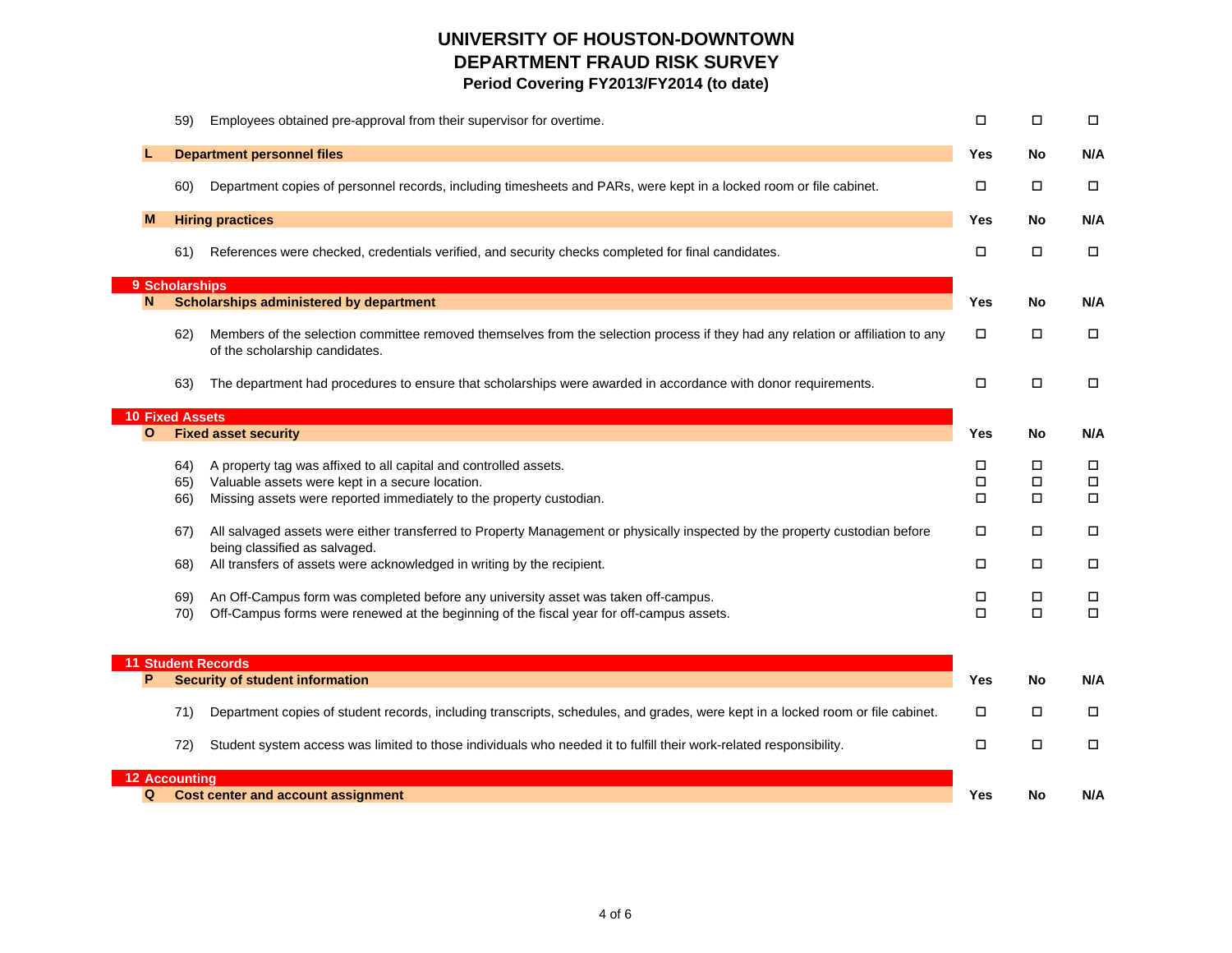|                         | 73) | The department approver verified that the expense/revenue account was correct on all journals, vouchers, and requisitions                                                                                                                                                         | П      | $\Box$ | $\Box$ |
|-------------------------|-----|-----------------------------------------------------------------------------------------------------------------------------------------------------------------------------------------------------------------------------------------------------------------------------------|--------|--------|--------|
|                         | 74) | before approving.<br>The department approver verified that the cost center was appropriate on all journals, vouchers, and requisitions before<br>approving.                                                                                                                       | $\Box$ | $\Box$ | $\Box$ |
|                         |     |                                                                                                                                                                                                                                                                                   |        |        |        |
| <b>13 Long Distance</b> |     |                                                                                                                                                                                                                                                                                   |        |        |        |
| $\mathsf{R}$            |     | <b>Long distance verification</b>                                                                                                                                                                                                                                                 | Yes    | No     | N/A    |
|                         | 75) | Every employee who used a long distance code reviewed and signed monthly long distance billing reports to verify that all calls<br>were made for business purposes.                                                                                                               | □      | $\Box$ | $\Box$ |
|                         | 76) | Employees were notified that they must reimburse the university for any personal calls within 10 days of receiving the long<br>distance billing report.                                                                                                                           | $\Box$ | $\Box$ | $\Box$ |
|                         |     | <b>14 General Institutional Compliance</b>                                                                                                                                                                                                                                        |        |        |        |
| S                       |     | <b>Risk management</b>                                                                                                                                                                                                                                                            | Yes    | No     | N/A    |
|                         |     |                                                                                                                                                                                                                                                                                   |        |        |        |
|                         | 77) | A fraud risk assessment survey was completed by the department for the previous fiscal year.                                                                                                                                                                                      | П      | $\Box$ | $\Box$ |
|                         | 78) | The unit head has taken all measures necessary to mitigate those departmental risks identified in the previous fraud risk<br>assessment survey.                                                                                                                                   | $\Box$ | $\Box$ | $\Box$ |
|                         | 79) | Regarding audit findings, the department has taken prompt action to correct findings and implement recommendations.                                                                                                                                                               | П      | $\Box$ | $\Box$ |
|                         | 80) | Regarding life/safety inspections, the department has taken prompt action to correct findings and implement recommendations.                                                                                                                                                      | П      | $\Box$ | $\Box$ |
|                         | 81) | The department administrator (or equivalent) has reported all known instances of non-compliance with external rules and<br>regulations and suspected fraudulent activity to the appropriate authority in accordance with SAM 01.C.04,<br>Reporting/Investigating Fraudulent Acts. | П      | $\Box$ | $\Box$ |
|                         |     | <b>Department procedures</b>                                                                                                                                                                                                                                                      | Yes    | No     | N/A    |
|                         |     |                                                                                                                                                                                                                                                                                   |        |        |        |
|                         | 82) | The unit administrator reviewed and updated the unit's signature authority forms and provided to Business Affairs.                                                                                                                                                                | П      | $\Box$ | $\Box$ |
|                         | 83) | The unit administrator reviewed and updated, if needed, the unit's cash handling procedures.                                                                                                                                                                                      | □      | $\Box$ | $\Box$ |
|                         | 84) | The unit reviewed and updated, if needed, employee desk manuals for unique procedures within the unit.                                                                                                                                                                            | $\Box$ | $\Box$ | $\Box$ |
|                         | 85) | Unit procedures and updates were provided to the appropriate employees.                                                                                                                                                                                                           | П      | $\Box$ | $\Box$ |
|                         |     | <b>15 Financial Certification</b>                                                                                                                                                                                                                                                 |        |        |        |
| U                       |     | Verification of accounting transactions                                                                                                                                                                                                                                           | Yes    | No     | N/A    |
|                         | 86) | The department maintained adequate segregation of duties. More than one person was involved in entering, approving, and<br>verifying cost center transactions for the department.                                                                                                 | П      | $\Box$ | $\Box$ |
|                         | 87) | The department verified the transactions on all of its active cost centers for each of the 12 months of the last FY.                                                                                                                                                              | □      | $\Box$ | $\Box$ |
|                         | 88) | The department business administrator (or equivalent) reviewed and approved all verifications for department cost centers<br>during the last fiscal year.                                                                                                                         | □      | $\Box$ | $\Box$ |